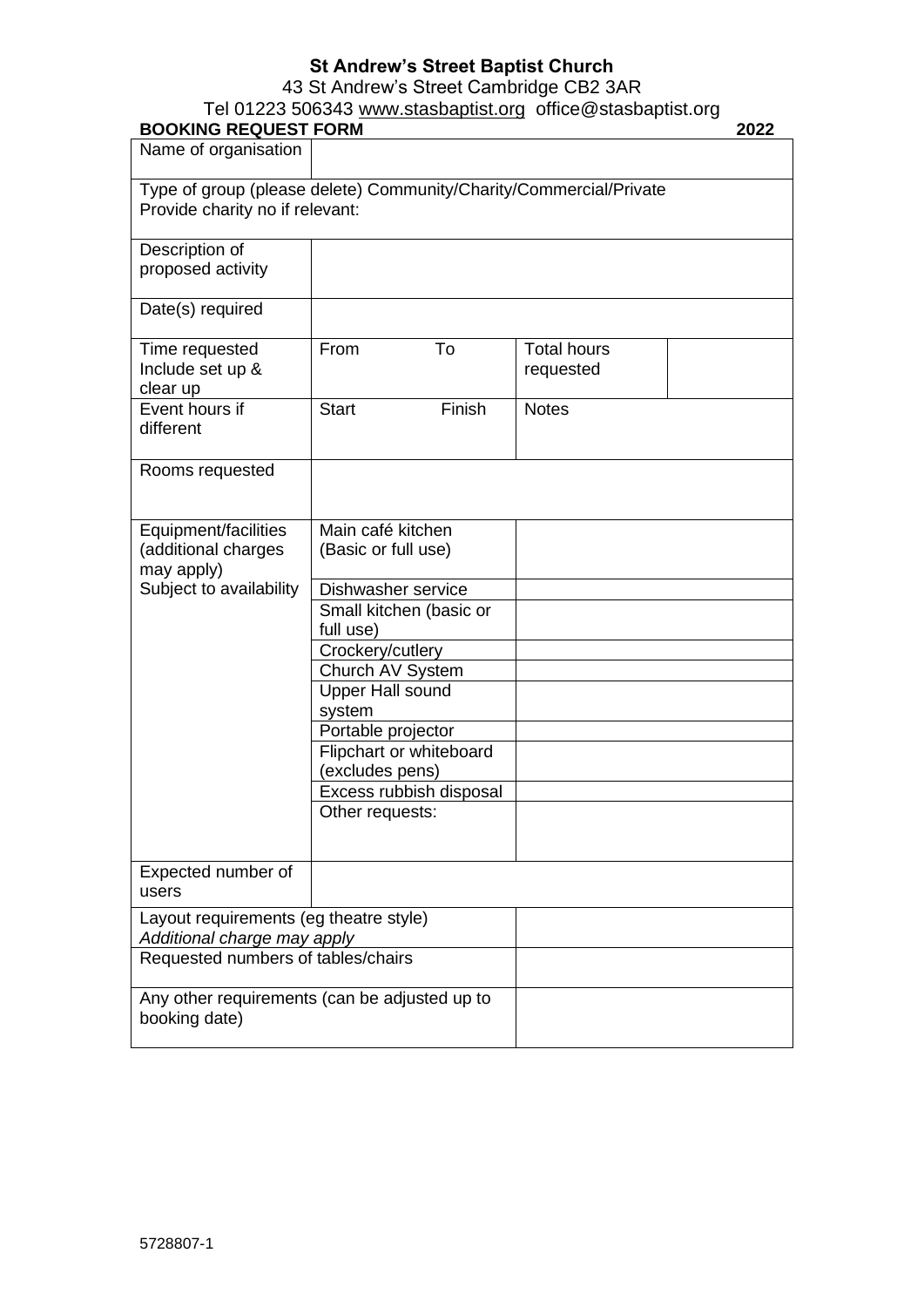| <b>Contact details</b>                                                                                                                                                             |  |                                              |        |  |  |
|------------------------------------------------------------------------------------------------------------------------------------------------------------------------------------|--|----------------------------------------------|--------|--|--|
| Person responsible for the booking                                                                                                                                                 |  |                                              |        |  |  |
| Name                                                                                                                                                                               |  | Email                                        |        |  |  |
| Organisation address                                                                                                                                                               |  | Telephone                                    |        |  |  |
| Person supervising the event, if different                                                                                                                                         |  |                                              |        |  |  |
| Name                                                                                                                                                                               |  | Address                                      |        |  |  |
| Mobile tel.                                                                                                                                                                        |  | <b>Email address</b>                         |        |  |  |
| <b>Billing contact details, if different</b>                                                                                                                                       |  |                                              |        |  |  |
| Name                                                                                                                                                                               |  | Email address                                |        |  |  |
| In the case of activity involving children, has your organisation<br>agreed to comply with the Government's suggested Guidelines<br>'Working Together to Safeguard Children 2018'? |  |                                              | Yes/No |  |  |
| Please attach copies of the following if relevant<br>(tick if attached)                                                                                                            |  | Public liability<br>insurance<br>certificate |        |  |  |
| Safeguarding<br>policy/statement                                                                                                                                                   |  | Food Hygiene<br>level <sub>2</sub>           |        |  |  |
| <b>Covid Risk</b><br><b>Assessment</b>                                                                                                                                             |  | General risk<br>assessment                   |        |  |  |

I have read and accept the terms and conditions of hire:

Signature………………………………………… Date ……………………

Name……………..………………… (printed)

### **Confirmation of booking**

I confirm on behalf of the Church that the booking as indicated on this form is accepted, subject to the hiring conditions overleaf and to the payment of the agreed fee Signature…………………………… …………… Date …………………… Name……………..………………… (printed)

Non-refundable administrative fee requested by church: £5.00 £10.00

Privacy statement: The personal data collected on this form is for the legitimate purpose of managing premises hire. The church office will store this information on its computer system and in paper form in the locked office. The maximum length of time details will be retained is 5 years unless there is a genuine legal reason to retain longer.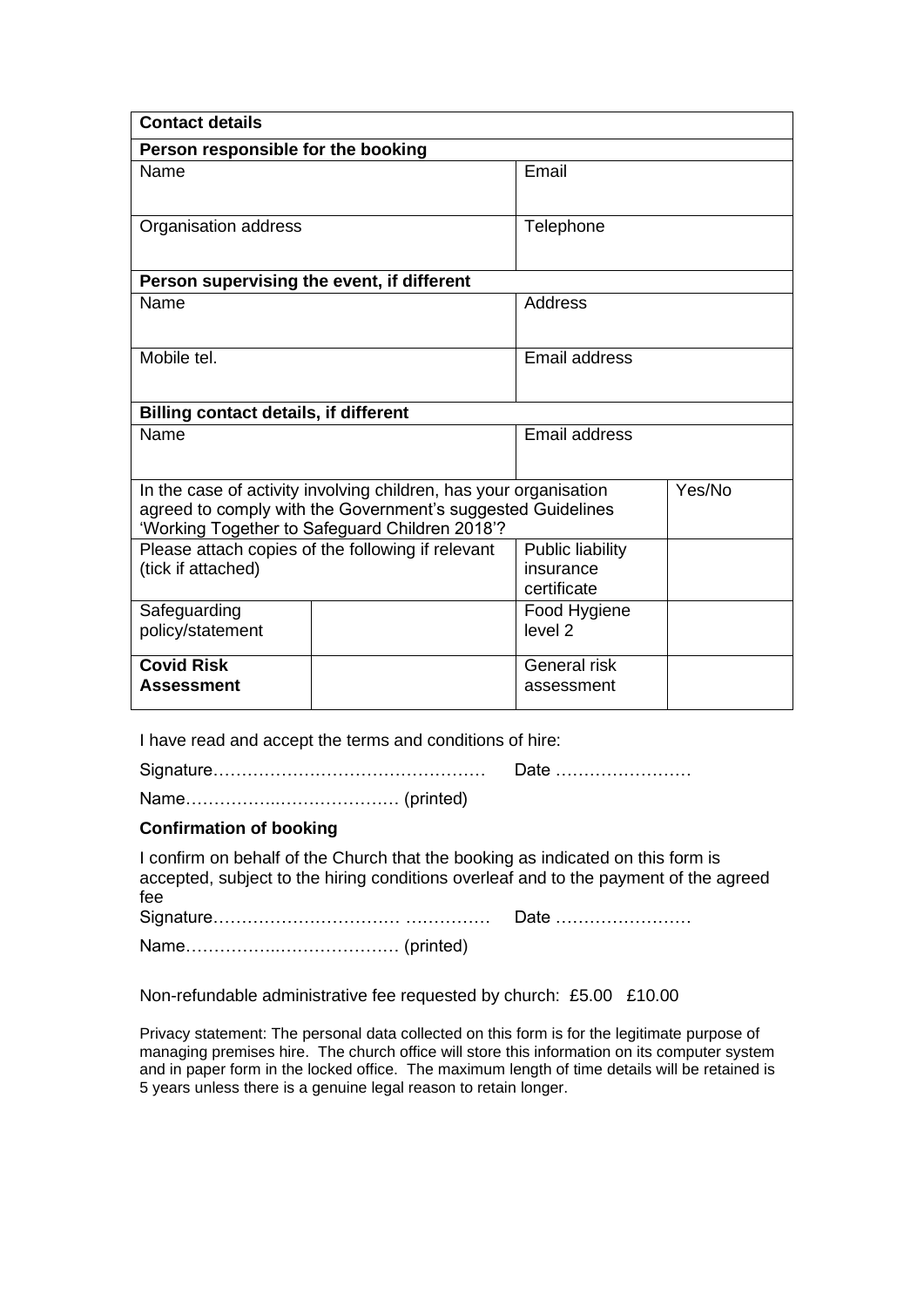## **St Andrew's Street Baptist Church**

43 St Andrew's Street Cambridge CB2 3AR Tel 01223 506343 [www.stasbaptist.org](http://www.stasbaptist.org/) office@stasbaptist.org Terms & Conditions of hire of church premises from 1<sup>st</sup> January 2022

- 1. The hire is only confirmed once the booking request form has been received and accepted by the Church office.
- 2. First time or occasional bookings may be required to pay a deposit of £50, which deposit will be refunded within seven days of the hiring or deducted from the final invoice unless there has been any damage to the premises or the church's furniture and equipment for which the user is responsible and in which the church shall be entitled to retain the whole or part of the deposit as security for the cost of rectifying the damage.
- 3. The agreed fee for the use of the premises must be paid within 14 days of receipt of invoice. For first time or occasional bookings, this may be in advance of the booking.
- 4. In the event of cancellation by the User within 7 days of the event, the full charge shall apply. For regular bookings, 28 days written notice is required of cancellation.
- 5. On a rare occasion, the Church may need to cancel a specific booking; in this case, as much as notice as possible will be given in writing and a full refund of any charges paid for that session.
- 6. Each booking request will be considered on its own facts, however as a general rule we will not hire our premises to individuals or groups where the proposed use is inconsistent with our purposes or conflicts with our doctrine. Neither will we accept bookings for activities which will prevent the Church's activities from functioning in full. No acts of worship, other than Christian worship, are permitted on our premises.
- 7. The Church retains control, possession and management of the accommodation and the User has no right to exclude the church from the premises.
- 8. The User is responsible for all damage (other than fair wear and tear) to the accommodation or any of the church's fixtures and fittings or equipment which is occasioned in whatever way by the use of the premises.
- 9. The accommodation may only be used by the organisation and for the purpose and during the period indicated on the application form submitted by the church.
- 10. Additional time must be notified to the Church and will be charged for.
- 11. Events open to the public ending after 11pm may require a TEN (temporary events notice) from Cambridge City Council. The arrangement of this and any fees charged are the responsibility of the hirer.
- 12. The Church may be entitled at any time on giving reasonable notice to the User to require the User to transfer if possible to alternative or comparable space and accommodation elsewhere in the building.
- 13. The premises must be left clean and tidy with all furniture and equipment in the same position as at the commencement of the hiring. All lights should be turned off and all the doors and windows properly secured. Please see also 'out of hours' conditions.
- 14. 'Room set up' is not included in the charges; the Church will help where necessary. If special set up is required, there will be an additional charge.
- 15. All rubbish must be placed in the bins provided or removed from site. Excess rubbish will be charged to the hirer as per our list of our charges.
- 16. The User must ensure that during the use of the premises no person smokes and that no alcohol is supplied or consumed.
- 17. The User must not leave in the premises any equipment, furniture or articles of any kind unless by prior written agreement from the church who reserve the right to charge a separate fee for the provision of any such specified and agreed storage facilities.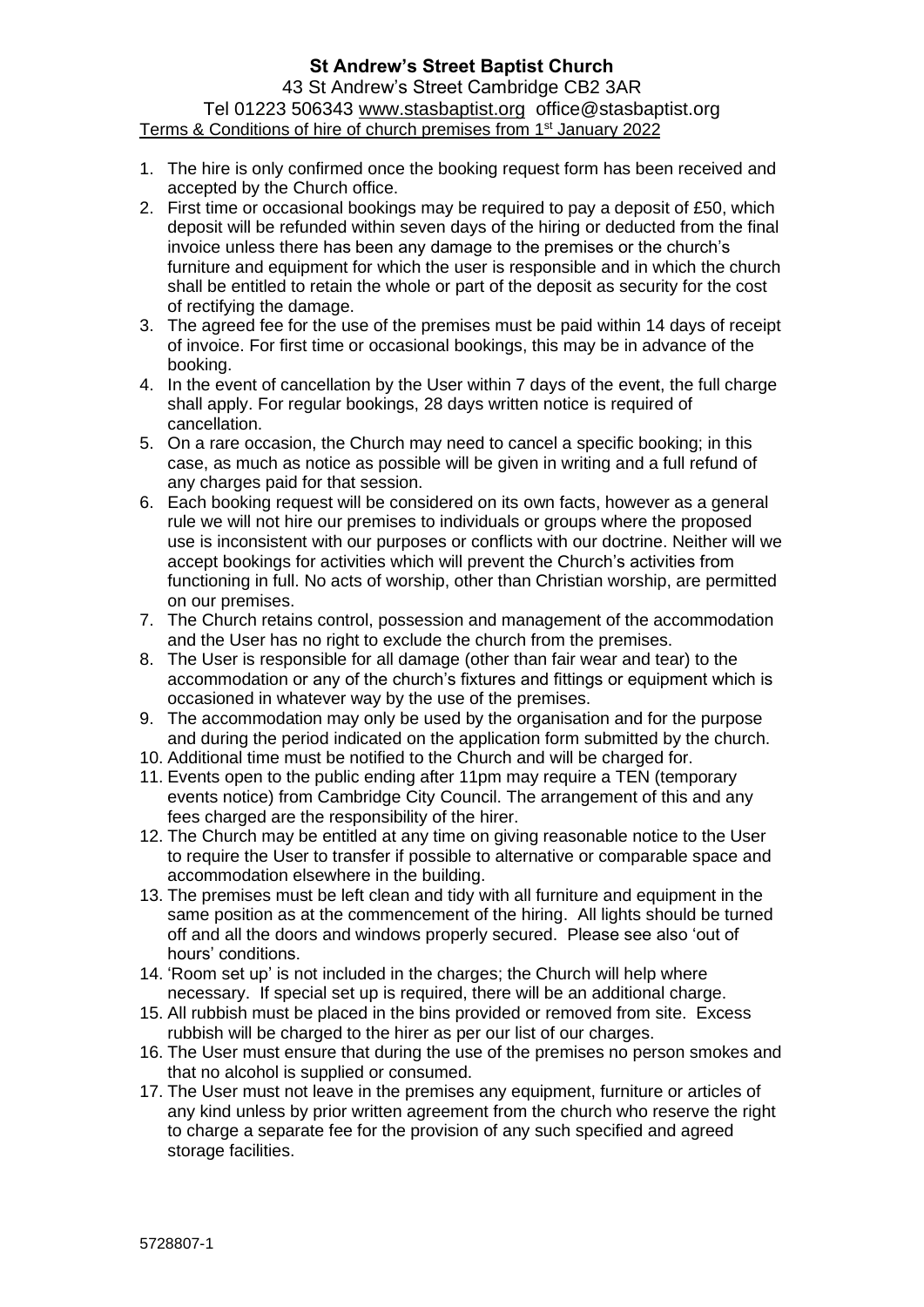- 18. The User must not bring onto the premises any portable electrical appliances without first obtaining permissions from the church office at the time of booking. Any such equipment must be in good condition and carry a portable appliance testing (PAT) certificate.
- 19. No candles or any other object required to be lit by a naked flame must be used on the premises at any time without permission from the church office. Any damage caused by failure to comply with this condition with be chargeable to the User.
- 20. The User agrees that the church accepts no responsibility for injury or loss to person or property arising out of the use of the accommodation apart from such injury or loss which arises from the church's responsibility for the general maintenance of the accommodation and the User will keep the church indemnified against any claims for which the church is not responsible. The User should provide a copy of their public liability insurance certificate.
- 21. The User has a responsibility to notify the church office of any defect in the accommodation or in any of the church's furniture or other equipment in the accommodation.
- 22. The User will comply with the provisions of the Church's Health and Safety policy and will ensure that those using the accommodation are aware of the appropriate safety procedures.
- 23. The Church may terminate this agreement immediately at any time if there is a breach of these conditions by the User.
- 24. We require all external groups working with children, young people or adults at risk on church premises to:
	- Provide confirmation of up to date safeguarding policy and procedures
	- Ensure all staff, whether paid or voluntary, have been subject to DBS checks in line with national government guidance
	- Be able to demonstrate that all paid staff and volunteers have completed the appropriate level of safeguarding training

## **Out of Hours**

- 1. All Users of the building 'out of hours' (after 500pm or before 830am or at weekends/bank holidays) must either have had official keyholding training with a member of church staff or be supported by a paid keyholder. Keys must not be copied or passed to anyone else.
- 2. Keyholders are the responsible person for fire, health and safety and safeguarding if relevant.
- 3. Keyholders are responsible for the security of the building during and after their event including providing someone on the external door(s) for the whole event.
- 4. Emergency contact details for the church office are provided to keyholders and group supervisors; group supervisors must provide a mobile number with their booking for contact during the event.

### **Main church kitchen**

- 1. All supervisors of the main church kitchen must have attended induction with a member of the church in advance of the booking and the nominated supervisor must be present for the full time of the kitchen booking, including set up and clear up. Use of equipment must be agreed in advance. The kitchen must be left in a clean and tidy condition. The Church reserves the right to levy additional charges if extra cleaning is required or any items are broken.
- 2. The catering supervisor must provide a valid food hygiene certificate, level 2 or higher.